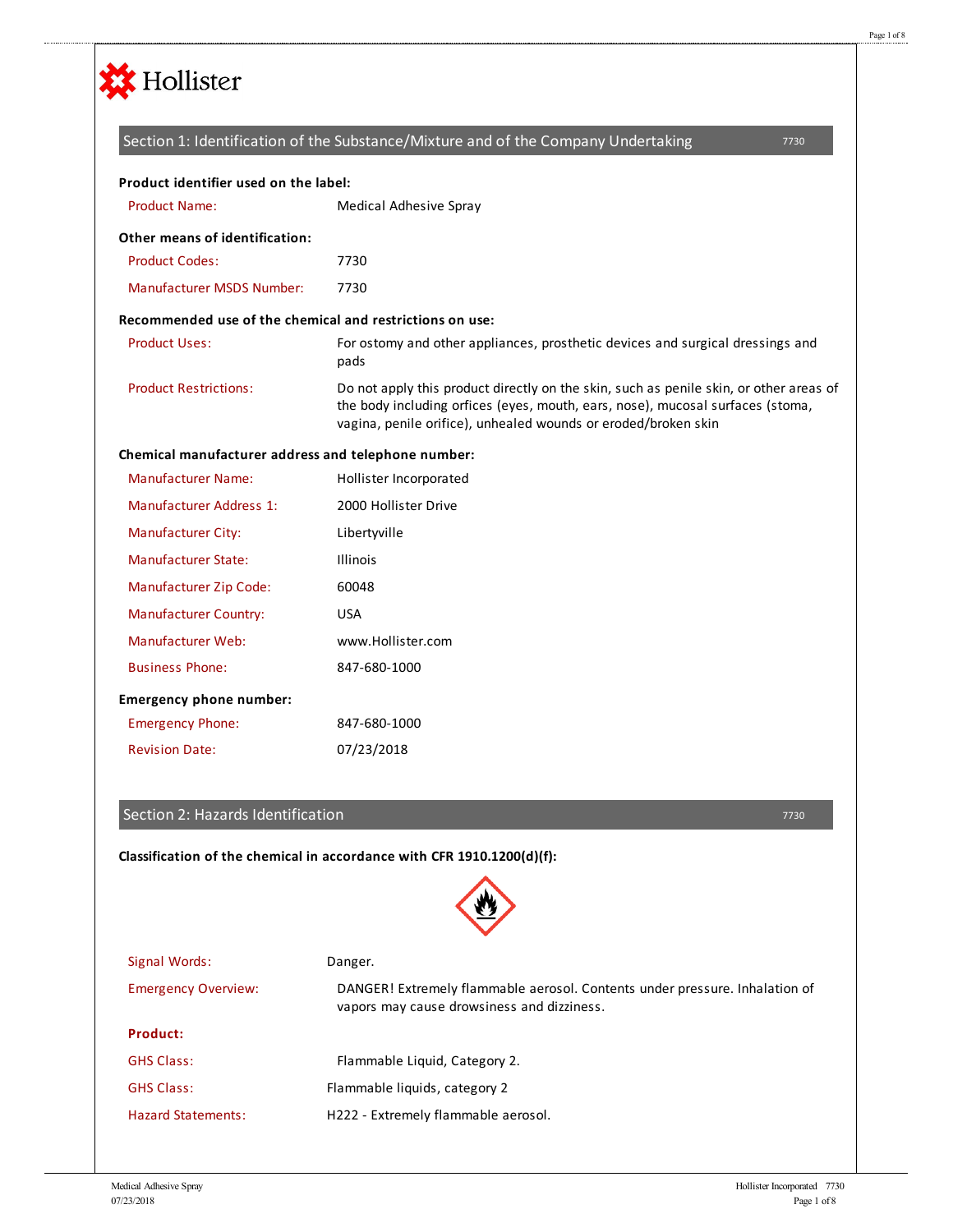|                                                                                                                                                      | P211 - Do not spray on an open flame or other ignition source.<br>P251 - Pressurized container: Do not pierce or burn, even after use.<br>P273 - Avoid release to the environment. |                                                                                                                                                                                                                                                   |                  |          |
|------------------------------------------------------------------------------------------------------------------------------------------------------|------------------------------------------------------------------------------------------------------------------------------------------------------------------------------------|---------------------------------------------------------------------------------------------------------------------------------------------------------------------------------------------------------------------------------------------------|------------------|----------|
|                                                                                                                                                      | 122°F.                                                                                                                                                                             | P210 - Keep away from heat/sparks/open flames/hot surfaces. - No smoking.<br>P410+P412 - Protect from sunlight. Do no expose to temperatures exceeding 50°C/<br>P501 - Dispose of contents/container in accordance with Local, State, Federal and |                  |          |
|                                                                                                                                                      | Provincial regulations.                                                                                                                                                            |                                                                                                                                                                                                                                                   |                  |          |
| Hazards not otherwise classified that have been identified during the classification process:                                                        |                                                                                                                                                                                    |                                                                                                                                                                                                                                                   |                  |          |
| Section 3: Composition/Information on Ingredients                                                                                                    |                                                                                                                                                                                    |                                                                                                                                                                                                                                                   |                  | 7730     |
| <b>Mixtures:</b>                                                                                                                                     |                                                                                                                                                                                    |                                                                                                                                                                                                                                                   |                  |          |
| <b>Ingredient Name</b>                                                                                                                               | <b>CAS Number</b>                                                                                                                                                                  | <b>Ingredient Percent</b>                                                                                                                                                                                                                         | <b>EC Number</b> | Comments |
| Hexamethyldisiloxane                                                                                                                                 | 107-46-0                                                                                                                                                                           | 33 - 45% by weight                                                                                                                                                                                                                                | 203-492-7        |          |
| Flam. Liq. 2   Aqua Ch. 1   Aqua Ac. 1                                                                                                               |                                                                                                                                                                                    |                                                                                                                                                                                                                                                   |                  |          |
| 1.1-difluoroethane                                                                                                                                   | $75 - 37 - 6$                                                                                                                                                                      | 40 % by weight                                                                                                                                                                                                                                    | 200-866-1        |          |
| Flam. Gas 1 Lig. Gas                                                                                                                                 |                                                                                                                                                                                    |                                                                                                                                                                                                                                                   |                  |          |
| Non hazardous ingredients                                                                                                                            | No data                                                                                                                                                                            | 15 - 27 % by weight                                                                                                                                                                                                                               |                  |          |
|                                                                                                                                                      |                                                                                                                                                                                    |                                                                                                                                                                                                                                                   |                  |          |
| Description of necessary measures:<br>Eye Contact:                                                                                                   | water for at least 15 to 20 minutes. Ensure adequate flushing of the eyes by                                                                                                       | No effects anticipated. If symptoms develop, Immediately flush eyes with plenty of                                                                                                                                                                |                  |          |
|                                                                                                                                                      |                                                                                                                                                                                    | separating the eyelids with fingers. Remove contacts if present and easy to do.                                                                                                                                                                   |                  |          |
|                                                                                                                                                      | persists.                                                                                                                                                                          | Continue rinsing. Get medical attention, if irritation or symptoms of overexposure                                                                                                                                                                |                  |          |
| <b>Skin Contact:</b>                                                                                                                                 | irritation occurs.                                                                                                                                                                 | No effects anticipated. If symptoms develop, wash with mild soap and cold water if                                                                                                                                                                |                  |          |
| Inhalation:                                                                                                                                          | Consult a physician if necessary.                                                                                                                                                  | No effects anticipated. In the case of accidental inhalation, remove to fresh air. If<br>not breathing, give artificial respiration or give oxygen by trained personnel.                                                                          |                  |          |
| Ingestion:                                                                                                                                           |                                                                                                                                                                                    | If swallowed, do NOT induce vomiting. Call a physician or poison control center<br>immediately. Never give anything by mouth to an unconscious person.                                                                                            |                  |          |
|                                                                                                                                                      |                                                                                                                                                                                    |                                                                                                                                                                                                                                                   |                  |          |
| Other First Aid:                                                                                                                                     |                                                                                                                                                                                    | Inhalation of vapors may cause drowsiness and dizziness.                                                                                                                                                                                          |                  |          |
|                                                                                                                                                      |                                                                                                                                                                                    |                                                                                                                                                                                                                                                   |                  |          |
| Most important symptoms/effects, acute and delayed:<br>Indication of immediate medical attention and special treatment needed<br>Note To Physicians: | None.                                                                                                                                                                              |                                                                                                                                                                                                                                                   |                  |          |
| Section 5: Firefighting Measures                                                                                                                     |                                                                                                                                                                                    |                                                                                                                                                                                                                                                   |                  | 7730     |
| Suitable and unsuitable extinguishing media                                                                                                          |                                                                                                                                                                                    |                                                                                                                                                                                                                                                   |                  |          |

.......................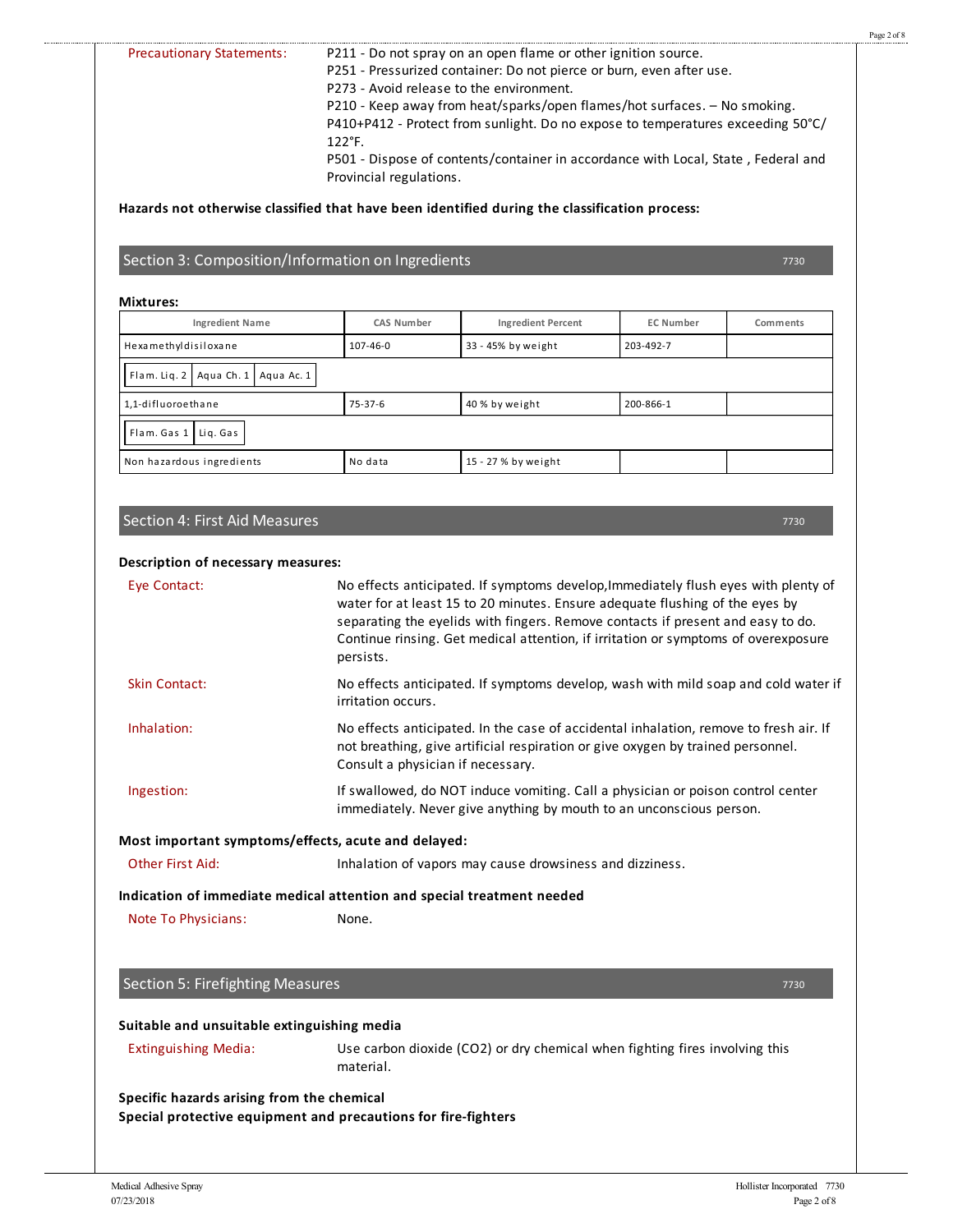| Evacuate area of unprotected personnel. Use cold water spray to cool fire exposed<br>Fire Fighting Instructions:<br>protective gear. If possible, contain fire run-off water.<br>As in any fire, wear Self-Contained Breathing Apparatus (SCBA), MSHA/NIOSH<br>Protective Equipment:<br>(approved or equivalent) and full protective gear.<br><b>NFPA Health:</b><br>$\mathbf{1}$<br>3<br><b>NFPA Fire:</b><br>0<br><b>NFPA Reactivity:</b><br>Section 6: Accidental Release Measures<br>7730<br>Personal precautions, protective equipment and emergency procedures<br><b>Personnel Precautions:</b><br>For large spills: Evacuate area and keep unnecessary and unprotected personnel<br>Section 8.<br>Methods and materials for containment and cleaning up<br><b>Methods for Containment:</b><br>For large spills: Place leaking cans in a container such as an open pail or plastic<br>bag if safe to do so and let the the gas and pressure dissipate. Contain spills with<br>an inert absorbent material such as soil or sand. Prevent from spreading by<br>covering, diking or other means. Provide ventilation. Eliminate all ignition sources<br>including those beyond the immediate spill area if safe to do so.<br><b>Methods for Cleanup:</b><br>equipment section. Collect spill with a non-sparking tool. Place into a suitable<br>container for disposal. Take precautionary measures against static discharges.<br>After removal, flush spill area with soap and water to remove trace residue.<br><b>Environmental precautions</b><br><b>Environmental Precautions:</b><br>For large spills: Avoid runoff into storm sewers, ditches, and waterways.<br>Section 7: Handling and Storage<br>7730<br><b>Precautions for safe handling</b><br>Handling:<br>Use with adequate ventilation. Avoid breathing vapor, aerosol or mist.<br><b>Special Handling:</b><br>Do not re-use empty containers.<br><b>Hygiene Practices:</b><br>Wash thoroughly after handling. Avoid contact with eyes.<br>Conditions for safe storage, including any incompatibilities<br>Store in a cool, dry, well ventilated area away from sources of heat, combustible<br>Storage:<br>use.<br>Section 8: Exposure Controls/Personal Protection<br>7730<br><b>Exposure Guidelines</b><br><b>Exposure Guidelines - Ingredient Based:</b><br>Hexamethyldisiloxane:<br>Not established.<br><b>ACGIH:</b> |             |                                                                                       |
|----------------------------------------------------------------------------------------------------------------------------------------------------------------------------------------------------------------------------------------------------------------------------------------------------------------------------------------------------------------------------------------------------------------------------------------------------------------------------------------------------------------------------------------------------------------------------------------------------------------------------------------------------------------------------------------------------------------------------------------------------------------------------------------------------------------------------------------------------------------------------------------------------------------------------------------------------------------------------------------------------------------------------------------------------------------------------------------------------------------------------------------------------------------------------------------------------------------------------------------------------------------------------------------------------------------------------------------------------------------------------------------------------------------------------------------------------------------------------------------------------------------------------------------------------------------------------------------------------------------------------------------------------------------------------------------------------------------------------------------------------------------------------------------------------------------------------------------------------------------------------------------------------------------------------------------------------------------------------------------------------------------------------------------------------------------------------------------------------------------------------------------------------------------------------------------------------------------------------------------------------------------------------------------------------------------------------------------------------------------------------------------------|-------------|---------------------------------------------------------------------------------------|
| from entering the spill area. Use proper personal protective equipment as listed in                                                                                                                                                                                                                                                                                                                                                                                                                                                                                                                                                                                                                                                                                                                                                                                                                                                                                                                                                                                                                                                                                                                                                                                                                                                                                                                                                                                                                                                                                                                                                                                                                                                                                                                                                                                                                                                                                                                                                                                                                                                                                                                                                                                                                                                                                                          |             | containers to minimize risk of rupture. Do not enter confined fire space without full |
|                                                                                                                                                                                                                                                                                                                                                                                                                                                                                                                                                                                                                                                                                                                                                                                                                                                                                                                                                                                                                                                                                                                                                                                                                                                                                                                                                                                                                                                                                                                                                                                                                                                                                                                                                                                                                                                                                                                                                                                                                                                                                                                                                                                                                                                                                                                                                                                              |             |                                                                                       |
|                                                                                                                                                                                                                                                                                                                                                                                                                                                                                                                                                                                                                                                                                                                                                                                                                                                                                                                                                                                                                                                                                                                                                                                                                                                                                                                                                                                                                                                                                                                                                                                                                                                                                                                                                                                                                                                                                                                                                                                                                                                                                                                                                                                                                                                                                                                                                                                              |             |                                                                                       |
|                                                                                                                                                                                                                                                                                                                                                                                                                                                                                                                                                                                                                                                                                                                                                                                                                                                                                                                                                                                                                                                                                                                                                                                                                                                                                                                                                                                                                                                                                                                                                                                                                                                                                                                                                                                                                                                                                                                                                                                                                                                                                                                                                                                                                                                                                                                                                                                              |             |                                                                                       |
|                                                                                                                                                                                                                                                                                                                                                                                                                                                                                                                                                                                                                                                                                                                                                                                                                                                                                                                                                                                                                                                                                                                                                                                                                                                                                                                                                                                                                                                                                                                                                                                                                                                                                                                                                                                                                                                                                                                                                                                                                                                                                                                                                                                                                                                                                                                                                                                              |             |                                                                                       |
|                                                                                                                                                                                                                                                                                                                                                                                                                                                                                                                                                                                                                                                                                                                                                                                                                                                                                                                                                                                                                                                                                                                                                                                                                                                                                                                                                                                                                                                                                                                                                                                                                                                                                                                                                                                                                                                                                                                                                                                                                                                                                                                                                                                                                                                                                                                                                                                              |             |                                                                                       |
|                                                                                                                                                                                                                                                                                                                                                                                                                                                                                                                                                                                                                                                                                                                                                                                                                                                                                                                                                                                                                                                                                                                                                                                                                                                                                                                                                                                                                                                                                                                                                                                                                                                                                                                                                                                                                                                                                                                                                                                                                                                                                                                                                                                                                                                                                                                                                                                              |             |                                                                                       |
|                                                                                                                                                                                                                                                                                                                                                                                                                                                                                                                                                                                                                                                                                                                                                                                                                                                                                                                                                                                                                                                                                                                                                                                                                                                                                                                                                                                                                                                                                                                                                                                                                                                                                                                                                                                                                                                                                                                                                                                                                                                                                                                                                                                                                                                                                                                                                                                              |             |                                                                                       |
|                                                                                                                                                                                                                                                                                                                                                                                                                                                                                                                                                                                                                                                                                                                                                                                                                                                                                                                                                                                                                                                                                                                                                                                                                                                                                                                                                                                                                                                                                                                                                                                                                                                                                                                                                                                                                                                                                                                                                                                                                                                                                                                                                                                                                                                                                                                                                                                              |             |                                                                                       |
|                                                                                                                                                                                                                                                                                                                                                                                                                                                                                                                                                                                                                                                                                                                                                                                                                                                                                                                                                                                                                                                                                                                                                                                                                                                                                                                                                                                                                                                                                                                                                                                                                                                                                                                                                                                                                                                                                                                                                                                                                                                                                                                                                                                                                                                                                                                                                                                              |             |                                                                                       |
|                                                                                                                                                                                                                                                                                                                                                                                                                                                                                                                                                                                                                                                                                                                                                                                                                                                                                                                                                                                                                                                                                                                                                                                                                                                                                                                                                                                                                                                                                                                                                                                                                                                                                                                                                                                                                                                                                                                                                                                                                                                                                                                                                                                                                                                                                                                                                                                              |             | For large spills: Clean up spills immediately observing precautions in the protective |
|                                                                                                                                                                                                                                                                                                                                                                                                                                                                                                                                                                                                                                                                                                                                                                                                                                                                                                                                                                                                                                                                                                                                                                                                                                                                                                                                                                                                                                                                                                                                                                                                                                                                                                                                                                                                                                                                                                                                                                                                                                                                                                                                                                                                                                                                                                                                                                                              |             |                                                                                       |
|                                                                                                                                                                                                                                                                                                                                                                                                                                                                                                                                                                                                                                                                                                                                                                                                                                                                                                                                                                                                                                                                                                                                                                                                                                                                                                                                                                                                                                                                                                                                                                                                                                                                                                                                                                                                                                                                                                                                                                                                                                                                                                                                                                                                                                                                                                                                                                                              |             |                                                                                       |
|                                                                                                                                                                                                                                                                                                                                                                                                                                                                                                                                                                                                                                                                                                                                                                                                                                                                                                                                                                                                                                                                                                                                                                                                                                                                                                                                                                                                                                                                                                                                                                                                                                                                                                                                                                                                                                                                                                                                                                                                                                                                                                                                                                                                                                                                                                                                                                                              |             |                                                                                       |
|                                                                                                                                                                                                                                                                                                                                                                                                                                                                                                                                                                                                                                                                                                                                                                                                                                                                                                                                                                                                                                                                                                                                                                                                                                                                                                                                                                                                                                                                                                                                                                                                                                                                                                                                                                                                                                                                                                                                                                                                                                                                                                                                                                                                                                                                                                                                                                                              |             |                                                                                       |
|                                                                                                                                                                                                                                                                                                                                                                                                                                                                                                                                                                                                                                                                                                                                                                                                                                                                                                                                                                                                                                                                                                                                                                                                                                                                                                                                                                                                                                                                                                                                                                                                                                                                                                                                                                                                                                                                                                                                                                                                                                                                                                                                                                                                                                                                                                                                                                                              |             |                                                                                       |
|                                                                                                                                                                                                                                                                                                                                                                                                                                                                                                                                                                                                                                                                                                                                                                                                                                                                                                                                                                                                                                                                                                                                                                                                                                                                                                                                                                                                                                                                                                                                                                                                                                                                                                                                                                                                                                                                                                                                                                                                                                                                                                                                                                                                                                                                                                                                                                                              |             |                                                                                       |
|                                                                                                                                                                                                                                                                                                                                                                                                                                                                                                                                                                                                                                                                                                                                                                                                                                                                                                                                                                                                                                                                                                                                                                                                                                                                                                                                                                                                                                                                                                                                                                                                                                                                                                                                                                                                                                                                                                                                                                                                                                                                                                                                                                                                                                                                                                                                                                                              |             |                                                                                       |
|                                                                                                                                                                                                                                                                                                                                                                                                                                                                                                                                                                                                                                                                                                                                                                                                                                                                                                                                                                                                                                                                                                                                                                                                                                                                                                                                                                                                                                                                                                                                                                                                                                                                                                                                                                                                                                                                                                                                                                                                                                                                                                                                                                                                                                                                                                                                                                                              |             |                                                                                       |
|                                                                                                                                                                                                                                                                                                                                                                                                                                                                                                                                                                                                                                                                                                                                                                                                                                                                                                                                                                                                                                                                                                                                                                                                                                                                                                                                                                                                                                                                                                                                                                                                                                                                                                                                                                                                                                                                                                                                                                                                                                                                                                                                                                                                                                                                                                                                                                                              |             |                                                                                       |
|                                                                                                                                                                                                                                                                                                                                                                                                                                                                                                                                                                                                                                                                                                                                                                                                                                                                                                                                                                                                                                                                                                                                                                                                                                                                                                                                                                                                                                                                                                                                                                                                                                                                                                                                                                                                                                                                                                                                                                                                                                                                                                                                                                                                                                                                                                                                                                                              |             |                                                                                       |
|                                                                                                                                                                                                                                                                                                                                                                                                                                                                                                                                                                                                                                                                                                                                                                                                                                                                                                                                                                                                                                                                                                                                                                                                                                                                                                                                                                                                                                                                                                                                                                                                                                                                                                                                                                                                                                                                                                                                                                                                                                                                                                                                                                                                                                                                                                                                                                                              |             |                                                                                       |
|                                                                                                                                                                                                                                                                                                                                                                                                                                                                                                                                                                                                                                                                                                                                                                                                                                                                                                                                                                                                                                                                                                                                                                                                                                                                                                                                                                                                                                                                                                                                                                                                                                                                                                                                                                                                                                                                                                                                                                                                                                                                                                                                                                                                                                                                                                                                                                                              |             | materials, and incompatible substances. Keep container tightly closed when not in     |
|                                                                                                                                                                                                                                                                                                                                                                                                                                                                                                                                                                                                                                                                                                                                                                                                                                                                                                                                                                                                                                                                                                                                                                                                                                                                                                                                                                                                                                                                                                                                                                                                                                                                                                                                                                                                                                                                                                                                                                                                                                                                                                                                                                                                                                                                                                                                                                                              |             |                                                                                       |
|                                                                                                                                                                                                                                                                                                                                                                                                                                                                                                                                                                                                                                                                                                                                                                                                                                                                                                                                                                                                                                                                                                                                                                                                                                                                                                                                                                                                                                                                                                                                                                                                                                                                                                                                                                                                                                                                                                                                                                                                                                                                                                                                                                                                                                                                                                                                                                                              |             |                                                                                       |
|                                                                                                                                                                                                                                                                                                                                                                                                                                                                                                                                                                                                                                                                                                                                                                                                                                                                                                                                                                                                                                                                                                                                                                                                                                                                                                                                                                                                                                                                                                                                                                                                                                                                                                                                                                                                                                                                                                                                                                                                                                                                                                                                                                                                                                                                                                                                                                                              |             |                                                                                       |
|                                                                                                                                                                                                                                                                                                                                                                                                                                                                                                                                                                                                                                                                                                                                                                                                                                                                                                                                                                                                                                                                                                                                                                                                                                                                                                                                                                                                                                                                                                                                                                                                                                                                                                                                                                                                                                                                                                                                                                                                                                                                                                                                                                                                                                                                                                                                                                                              | USA - OSHA: | Not established.                                                                      |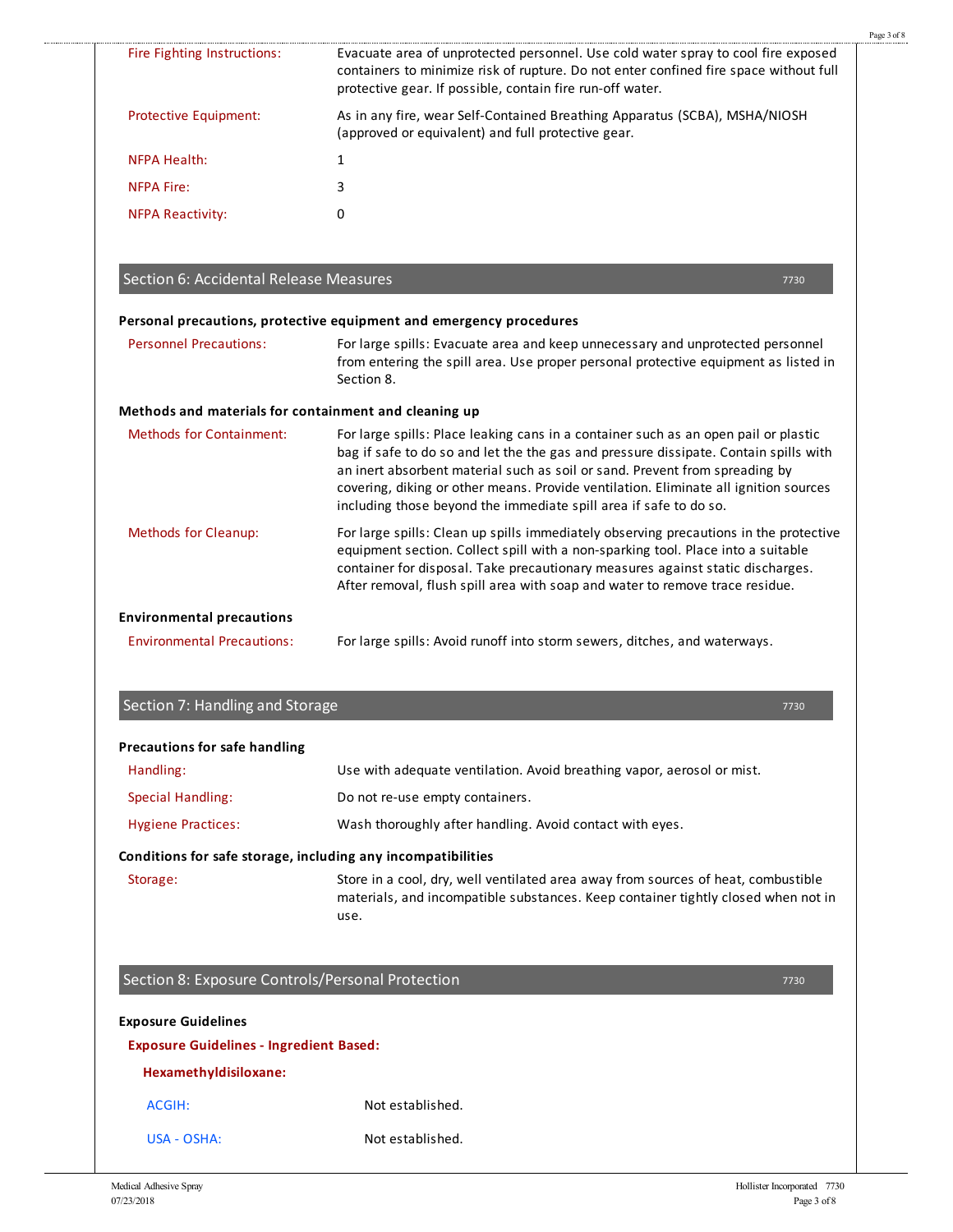|                                  |                                                                                                                                                                                                                                                                                                                                                                                                                                                                                                                                                                                                                                                      | Page 4 of 8 |
|----------------------------------|------------------------------------------------------------------------------------------------------------------------------------------------------------------------------------------------------------------------------------------------------------------------------------------------------------------------------------------------------------------------------------------------------------------------------------------------------------------------------------------------------------------------------------------------------------------------------------------------------------------------------------------------------|-------------|
| 1,1-difluoroethane:              |                                                                                                                                                                                                                                                                                                                                                                                                                                                                                                                                                                                                                                                      |             |
| ACGIH:                           | Not established.                                                                                                                                                                                                                                                                                                                                                                                                                                                                                                                                                                                                                                     |             |
| OSHA:                            | Not established.                                                                                                                                                                                                                                                                                                                                                                                                                                                                                                                                                                                                                                     |             |
| Appropriate engineering controls |                                                                                                                                                                                                                                                                                                                                                                                                                                                                                                                                                                                                                                                      |             |
| <b>Engineering Controls:</b>     | No special protective equipment required under normal conditions of use. Use<br>appropriate engineering control such as process enclosures, local exhaust<br>ventilation, or other engineering controls to control airborne levels below<br>recommended exposure limits. Good general ventilation should be sufficient to<br>control airborne levels. Where such systems are not effective wear suitable<br>personal protective equipment, which performs satisfactorily and meets OSHA or<br>other recognized standards. Consult with local procedures for selection, training,<br>inspection and maintenance of the personal protective equipment. |             |
| Individual protection measures   |                                                                                                                                                                                                                                                                                                                                                                                                                                                                                                                                                                                                                                                      |             |
| Eye Protection:                  | No special protective equipment required under normal conditions of use. If<br>splashes are likely to occur, wear chemical splash goggles.                                                                                                                                                                                                                                                                                                                                                                                                                                                                                                           |             |
| <b>Face Protection:</b>          | No special protective equipment required under normal conditions of use. If<br>splashes are likely to occur, wear chemical splash goggles.                                                                                                                                                                                                                                                                                                                                                                                                                                                                                                           |             |
| <b>Skin Protection:</b>          | No special protective equipment required under normal conditions of use. If<br>splashes are likely to occur, wear appropriate protective gloves and other<br>protective apparel to prevent skin contact. Consult manufacturer's data for<br>permeability data.                                                                                                                                                                                                                                                                                                                                                                                       |             |
| <b>Respiratory Protection:</b>   | No special protective equipment required under normal conditions of use. No<br>personal respiratory protective equipment is normally required. The need for<br>respiratory protection will vary according to the airborne concentrations and<br>environmental conditions (such as in manufacturing).                                                                                                                                                                                                                                                                                                                                                 |             |
| <b>Hygiene Practices:</b>        | Wash thoroughly after handling. Avoid contact with eyes.                                                                                                                                                                                                                                                                                                                                                                                                                                                                                                                                                                                             |             |
|                                  |                                                                                                                                                                                                                                                                                                                                                                                                                                                                                                                                                                                                                                                      |             |

## Section 9: Physical and Chemical Properties

#### **Physical and chemical properties**

.......................

| <b>Physical State:</b>        | Aerosol.                                   |
|-------------------------------|--------------------------------------------|
| Color:                        | Colorless.                                 |
| Odor:                         | Solvent.                                   |
| pH:                           | Not determined.                            |
| <b>Melting Temperature:</b>   | Not determined.                            |
| <b>Boiling Temperature:</b>   | -25 °C (-32 °F) as difluoroethane          |
| <b>Flash Point:</b>           | -50°C (-58 °F)                             |
| <b>Flash Point Method:</b>    | closed cup.                                |
| Ignition Temperature:         | 454 °C as difluoroethane                   |
| Lower Flammable Limit:        | 3.9% as difluoroethane                     |
| <b>Upper Flammable Limit:</b> | 16.9% as difluoroethane                    |
| Decomposition Temperature:    | Not determined.                            |
| <b>Vapor Pressure:</b>        | 42.2 mmHg @ 25 °C (77°F) as difluoroethane |
| <b>Vapor Density:</b>         | 5.6                                        |
| <b>Freezing Temperature:</b>  | Not determined.                            |
| Density:                      | Not determined.                            |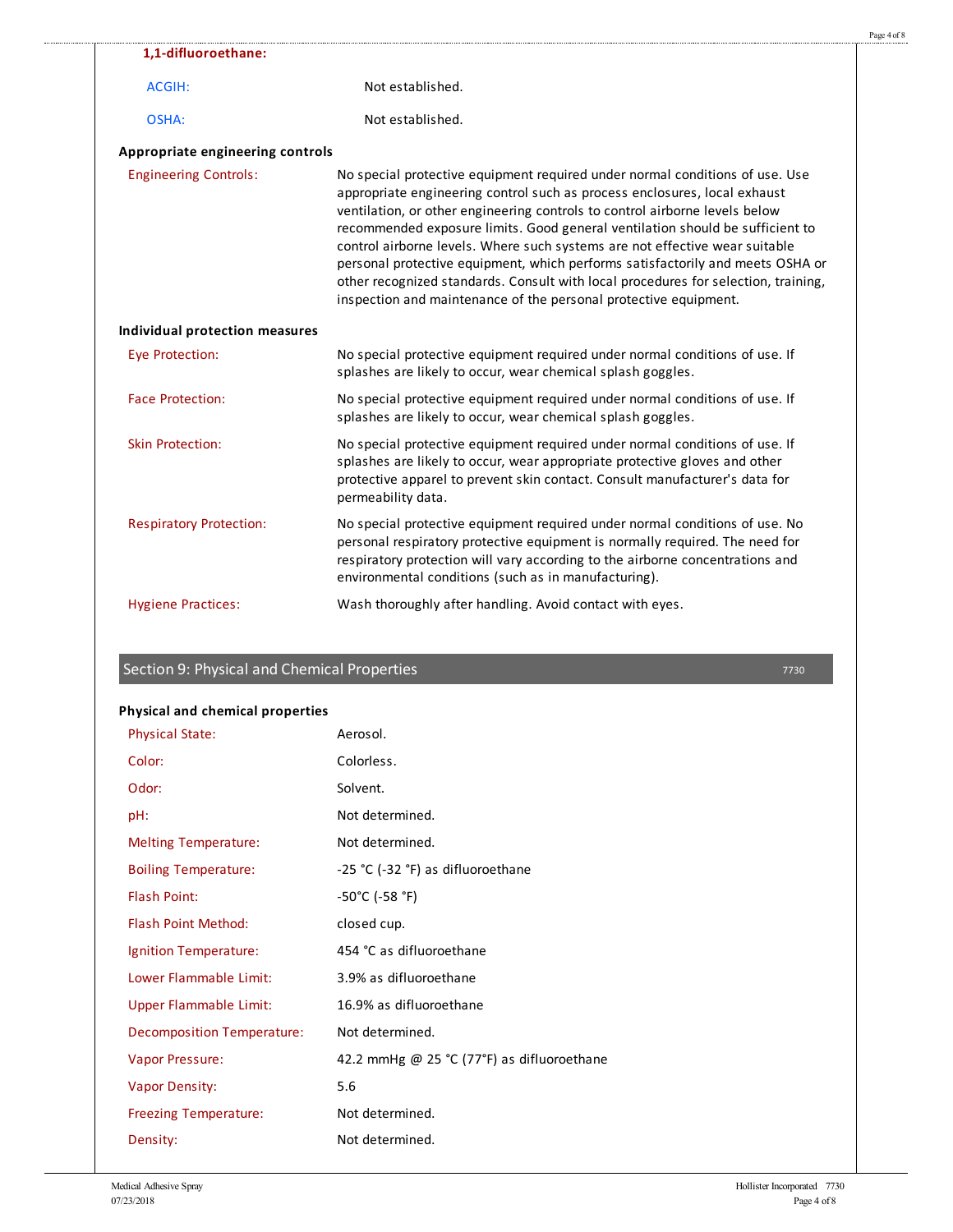| Solubility:                          | slightly soluble.                                      |  |
|--------------------------------------|--------------------------------------------------------|--|
| <b>Specific Gravity:</b>             | 0.90 (25 °C) as difluoroethane                         |  |
| <b>Evaporation Rate:</b>             | 3.4 (Ref: water = 1). as difluoroethane                |  |
| <b>Partition Coefficient:</b>        | Not determined.                                        |  |
| Percent Volatile:                    | Not determined.                                        |  |
| <b>VOC Content:</b>                  | Not determined.                                        |  |
| Viscosity:                           | Not determined.                                        |  |
| <b>Odor Threshold:</b>               | Not determined.                                        |  |
| <b>Octanol Water Partition Coef:</b> | Coefficient of Water/Oil Distribution: Not determined. |  |
| <b>Auto Decomposition Temp:</b>      | Not determined.                                        |  |
|                                      |                                                        |  |

#### Section 10: Stability and Reactivity

. . . . . . . . . . . . . . . .

Reactivity: Not applicable Chemical Stability: Stable under normal temperatures and pressures. Hazardous Polymerization: Not reported. Conditions To Avoid: Heat, flames, ignition sources, and sparks. Incompatible materials. Freezing or temperatures below 0°C (32°F). Incompatible Materials: Oxidizing agents. Strong acids and alkalis. Hazardous Decomposition Products: Not applicable **Reactivity: Chemical Stability: Possibility of hazardous reactions: Conditions To Avoid: Incompatible Materials:**

#### Section 11: Toxicological Information

**Product:** Route of Exposure: Eyes. Skin. Inhalation. Ingestion. Sign and Symptoms: Overexposure can cause headaches, dizziness, nausea, and vomiting. Target Organ Data: Eyes. Skin. Respiratory system . Digestive system . PreExisting Conditions Aggravated by Exposure: None generally recognized. Acute Inhalation Effects: Prolonged or excessive inhalation may cause respiratory tract irritation. Acute Skin Effects: May cause irritation. No effects anticipated. Acute Ingestion Effects: Causes irritation, a burning sensation of the mouth, throat and gastrointestinal tract and abdominal pain. Acute Eye Effects: May cause irritation. **Hexamethyldisiloxane: Toxicological Information:**

7730

Page 5 of 8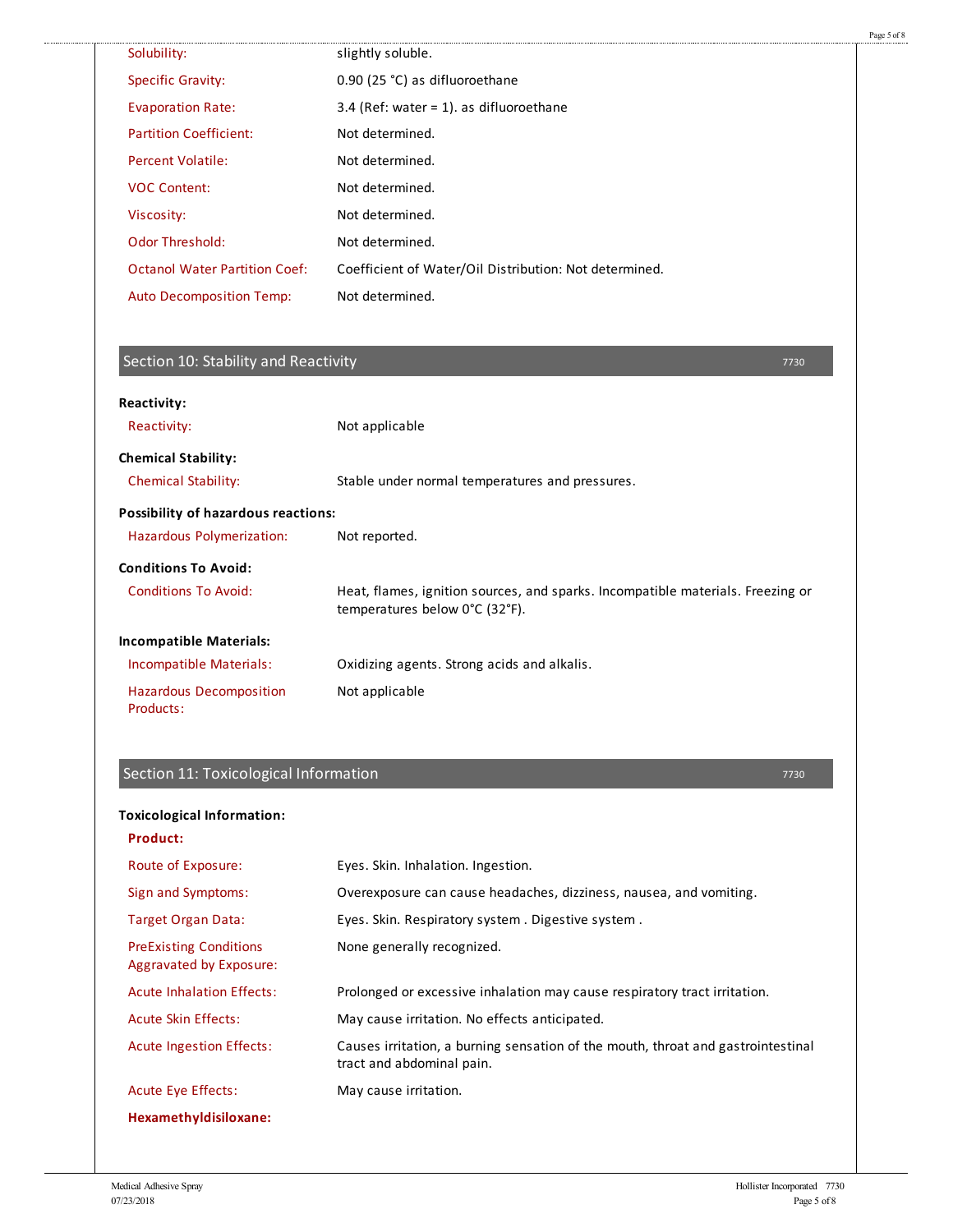| <b>Eye Toxicity:</b>        | Administration into the eye - Rabbit Standard Draize test: 100 uL/24H [Mild ]<br>(RTECS)                                                                                                                                                                                                                                                                                                             |  |
|-----------------------------|------------------------------------------------------------------------------------------------------------------------------------------------------------------------------------------------------------------------------------------------------------------------------------------------------------------------------------------------------------------------------------------------------|--|
| <b>Skin Toxicity:</b>       | Administration onto the skin - Rabbit LD50 - Lethal dose, 50 percent kill: 16<br>mL/kg [Peripheral Nerve and Sensation - Flaccid paralysis with appropriate<br>anesthesia Behavioral - Altered sleep time (including change in righting<br>reflex) Behavioral - Somnolence (general depressed activity)]<br>Administration onto the skin - Rabbit Standard Draize test: 500 mg/24H [Mild]<br>(RTECS) |  |
| <b>Ingestion Toxicity:</b>  | Oral - Rat LDLo - Lowest published lethal dose : 8 mL/kg [Behavioral - Altered<br>sleep time (including change in righting reflex) Behavioral - Somnolence<br>(general depressed activity) ] (RTECS)                                                                                                                                                                                                 |  |
| <b>Inhalation Toxicity:</b> | Inhalation - Rat LC50 - Lethal concentration, 50 percent kill: 15956 ppm/4H<br>[Behavioral - Somnolence (general depressed activity) Behavioral -<br>Convulsions or effect on seizure threshold Behavioral - Ataxia ] (RTECS)                                                                                                                                                                        |  |
| 1,1-difluoroethane:         |                                                                                                                                                                                                                                                                                                                                                                                                      |  |
| <b>Ingestion Toxicity:</b>  | Oral - Rat LDLo - Lowest published lethal dose: >1500 mg/kg   Behavioral -<br>Somnolence (general depressed activity) ]<br>Oral - Rat LDLo - Lowest published lethal dose: >1500 mg/kg [ Lungs, Thorax,<br>or Respiration - Dyspnea Gastrointestinal - Hypermotility, diarrhea ] (RTECS)                                                                                                             |  |
| <b>Inhalation Toxicity:</b> | Inhalation - Mouse LC50 - Lethal concentration, 50 percent kill: 977<br>gm/m3/2H   Details of toxic effects not reported other than lethal dose value<br>1 (RTECS)                                                                                                                                                                                                                                   |  |

#### Section 12: Ecological Information

............

# **Product:** Ecotoxicity: Toxic to aquatic life with long lasting effects. **Hexamethyldisiloxane:** Ecotoxicity: Data not available. Effect of Material On Aquatic: LC50 - Oncorhynchus mykiss (rainbow trout) - 3.02 mg/l - 96 h **1,1-difluoroethane:** Effect of Material On Aquatic: The 96-hour LC50 for fish 295.783 mg/L.(QSAR Estimation) The 48 hour EC50 for Daphnia 146.695 mg/L.(QSAR Estimation) The 96-hour EC50 for algae 47.755 mg/L.(QSAR Estimation) (ECHA) **Product:** Biodegredation: Not readily biodegradable. **1,1-difluoroethane:** Biodegredation: Not readily biodegradable. **1,1-difluoroethane:** BioAccumulation: Bioconcentration factor (BCF): 2 **Ecotoxicity: Persistence and degradability:**

Section 13: Disposal Considerations

7730

Page 6 of 8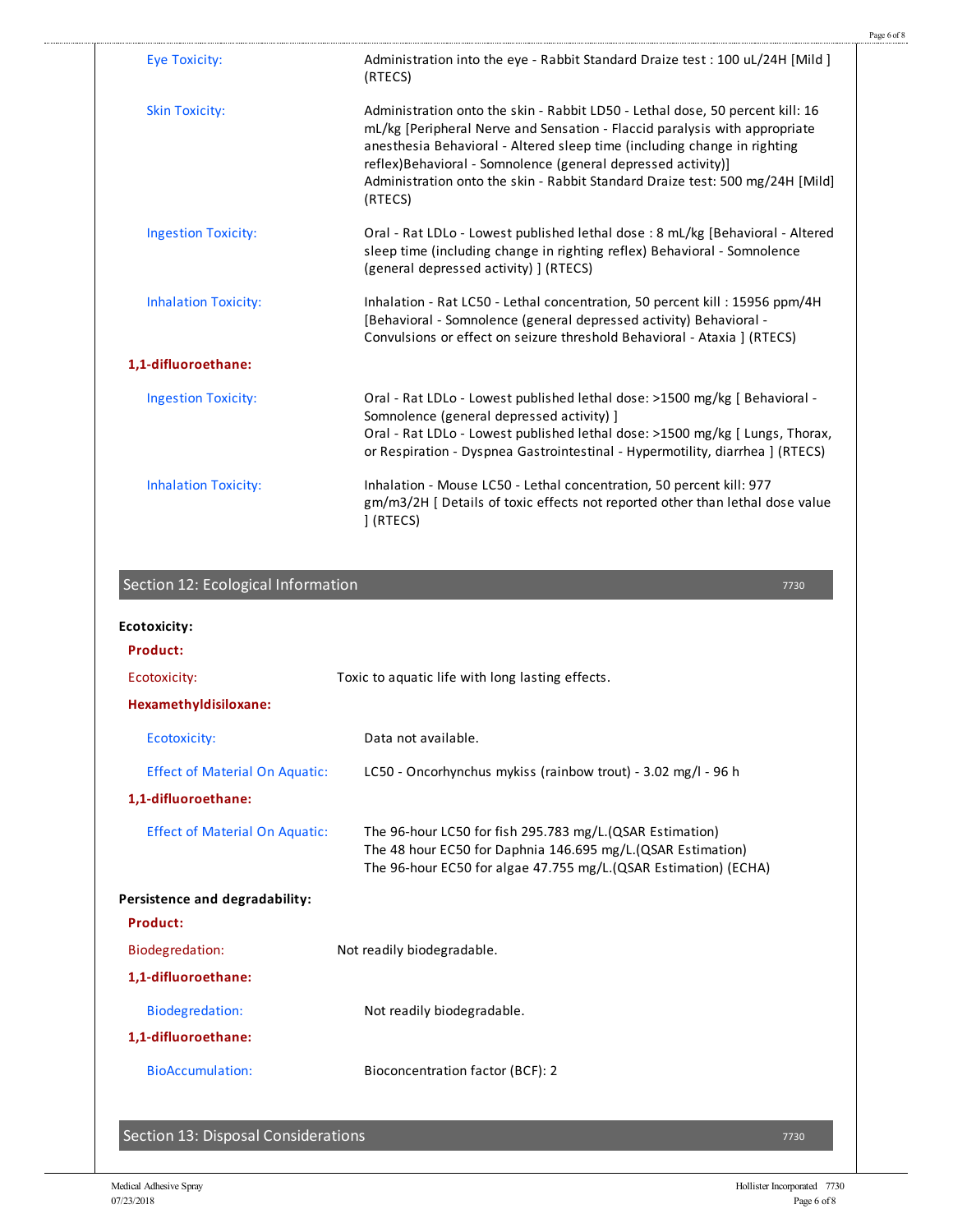| <b>Waste Disposal:</b>                                                   | Consult with the US EPA Guidelines listed in 40 CFR Part 261.3 for the<br>classifications of hazardous waste prior to disposal. Furthermore, consult with your<br>state and local waste requirements or guidelines, if applicable, to ensure<br>compliance. Arrange disposal in accordance to the EPA and/or state and local<br>guidelines. |
|--------------------------------------------------------------------------|---------------------------------------------------------------------------------------------------------------------------------------------------------------------------------------------------------------------------------------------------------------------------------------------------------------------------------------------|
| <b>Waste Number:</b>                                                     | <b>RCRA Number: D001</b>                                                                                                                                                                                                                                                                                                                    |
| Section 14: Transport Information                                        |                                                                                                                                                                                                                                                                                                                                             |
|                                                                          | 7730                                                                                                                                                                                                                                                                                                                                        |
| <b>DOT Shipping Name:</b><br><b>DOT UN Number:</b>                       | Consumer Commodity.<br>None.                                                                                                                                                                                                                                                                                                                |
| <b>DOT Hazard Class:</b>                                                 | ORM-D.                                                                                                                                                                                                                                                                                                                                      |
| <b>IMDG Shipping Name:</b>                                               | AEROSOLS, LIMITED QUANTITY                                                                                                                                                                                                                                                                                                                  |
| <b>IMDG UN Number:</b>                                                   | <b>UN1950</b>                                                                                                                                                                                                                                                                                                                               |
| <b>IMDG Hazard Class:</b>                                                | 2                                                                                                                                                                                                                                                                                                                                           |
| IATA Shipping Name:                                                      | Consumer Commodity.                                                                                                                                                                                                                                                                                                                         |
| <b>IATA UN Number:</b>                                                   | <b>ID8000</b>                                                                                                                                                                                                                                                                                                                               |
| <b>IATA Hazard Class:</b>                                                | 9                                                                                                                                                                                                                                                                                                                                           |
|                                                                          | The data provided in this section is for information only. Please apply the                                                                                                                                                                                                                                                                 |
| Notes from Section 14:                                                   | appropriate regulations to properly classify your shipment.<br>Transportation Emergency Contact: Infotrac - Contract Number 109104<br>Canada, all provinces.<br>International Emergency Contact: 1-352-323-3500                                                                                                                             |
| Section 15: Regulatory Information<br><b>Regulatory - Product Based:</b> | 7730<br>Safety, health and environmental regulations specific for the product:                                                                                                                                                                                                                                                              |
| Canada WHMIS:                                                            | Controlled - Class: B2 Flammable Liquid.                                                                                                                                                                                                                                                                                                    |
| <b>Regulatory - Ingredient Based:</b>                                    |                                                                                                                                                                                                                                                                                                                                             |
| Hexamethyldisiloxane:                                                    | Emergency Telephone Number: 1-800-535-5053, include 50 states in the U.S. and                                                                                                                                                                                                                                                               |
| Canada DSL:                                                              | Listed                                                                                                                                                                                                                                                                                                                                      |
| <b>TSCA Inventory Status:</b>                                            | Listed                                                                                                                                                                                                                                                                                                                                      |
|                                                                          |                                                                                                                                                                                                                                                                                                                                             |
| <b>EC Number:</b>                                                        | 203-492-7                                                                                                                                                                                                                                                                                                                                   |
| 1,1-difluoroethane:                                                      |                                                                                                                                                                                                                                                                                                                                             |
| Canada DSL:                                                              | Listed                                                                                                                                                                                                                                                                                                                                      |
| <b>TSCA Inventory Status:</b>                                            | Listed                                                                                                                                                                                                                                                                                                                                      |

Page 7 of 8